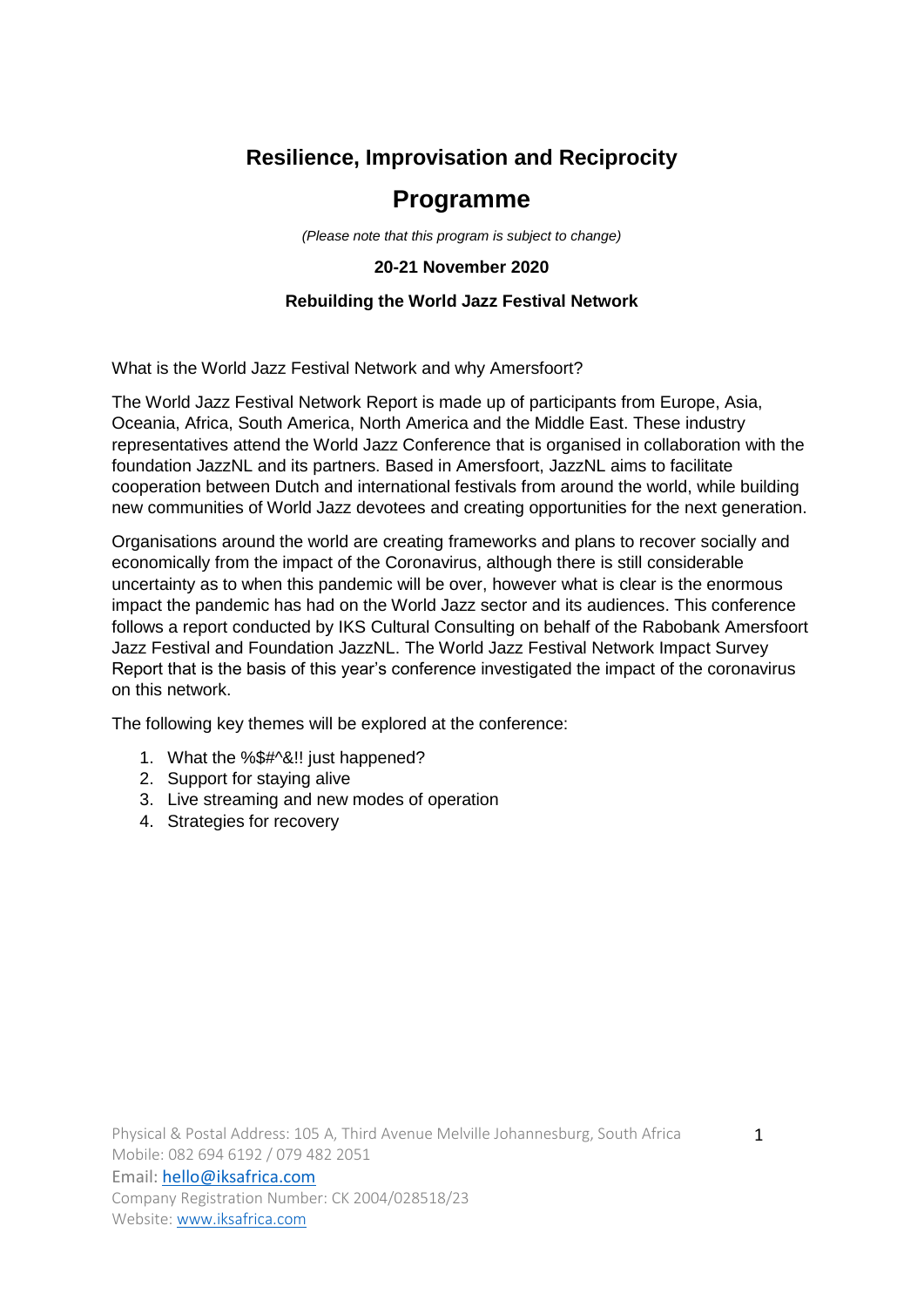# **Day 1: Friday, 20 November**

**12:30pm-5:15pm** *Central European Time*

Welcoming and introduction by Andre le Roux

Keynote address by Alexander Beets

Special address by Wynton Marsalis

# **Theme 1 - What the %\$#^&!! just happened?**

*"This is my main work. It felt like someone ripped it out from under me, like a ship without sails*," said Josh Grossman, Toronto Jazz Festival, Canada.

This is a scene setter to introduce the motivation behind conducting a World Jazz Festival Network Survey and share some cases on what happened to the world jazz festival network.

### Session 1

*Facilitator:* Andre le Roux (SA – IKS Cultural Consulting)

*Respondents:* Gail Boyd (USA – Gail Boyd Artist Management) / Catherine Meyer (Germany – Ninja Warrior) / \*Jan Ole Otnæs (Norway – Victoria Jazz Scene) / Adam Simmons (Australia – The Usefulness of Art) / Paul Pace (UK - Ronnie Scotts Jazz Club and Spice Jazz at the Spice of Life, Soh) / Peter Tladi (SA – Standard Bank Joy of Jazz) / Billy Domingo (SA - Cape Town International Jazz Festival) / Sylwester Ostrowski (Poland – Szczecin Jazz Festival)

# **Theme 2 - Support for staying alive**

*"I wish my organisation could access quality equipment for live streaming,"* says Ülker Uncu, Jazz Holiday Festival, Turkey.

There are many support programmes across the globe that participants can learn from. This theme will explore how jazz ecosystems are staying active and vibrant despite the restrictions to keep the pandemic in check. The surveys point to the dire impact on the entire ecosystem with venues and festivals closing, and artists not being able to make a living. This session will outline the different approaches by various stakeholders and the lessons learnt from this research. A critical part of the discussion will also be how governments and the sector can incentivise and support artists and spaces for creating at this time.

# Session 2

# *Facilitator:* Andre Le Roux

- o Presentation: **World Jazz Conference Survey Impact Report by** Kgomotso le Roux (SA – IKS Cultural Consulting)
- o Presentation: Support Programs in the Netherlands Alexander Beets (Netherlands – Amersfoort Festival, JazzNL Foundation, Buma Stemra)

Physical & Postal Address: 105 A, Third Avenue Melville Johannesburg, South Africa Mobile: 082 694 6192 / 079 482 2051 Email: [hello@iksafrica.com](mailto:hello@iksafrica.com) Company Registration Number: CK 2004/028518/23 Website: [www.iksafrica.com](http://www.iksafrica.com/)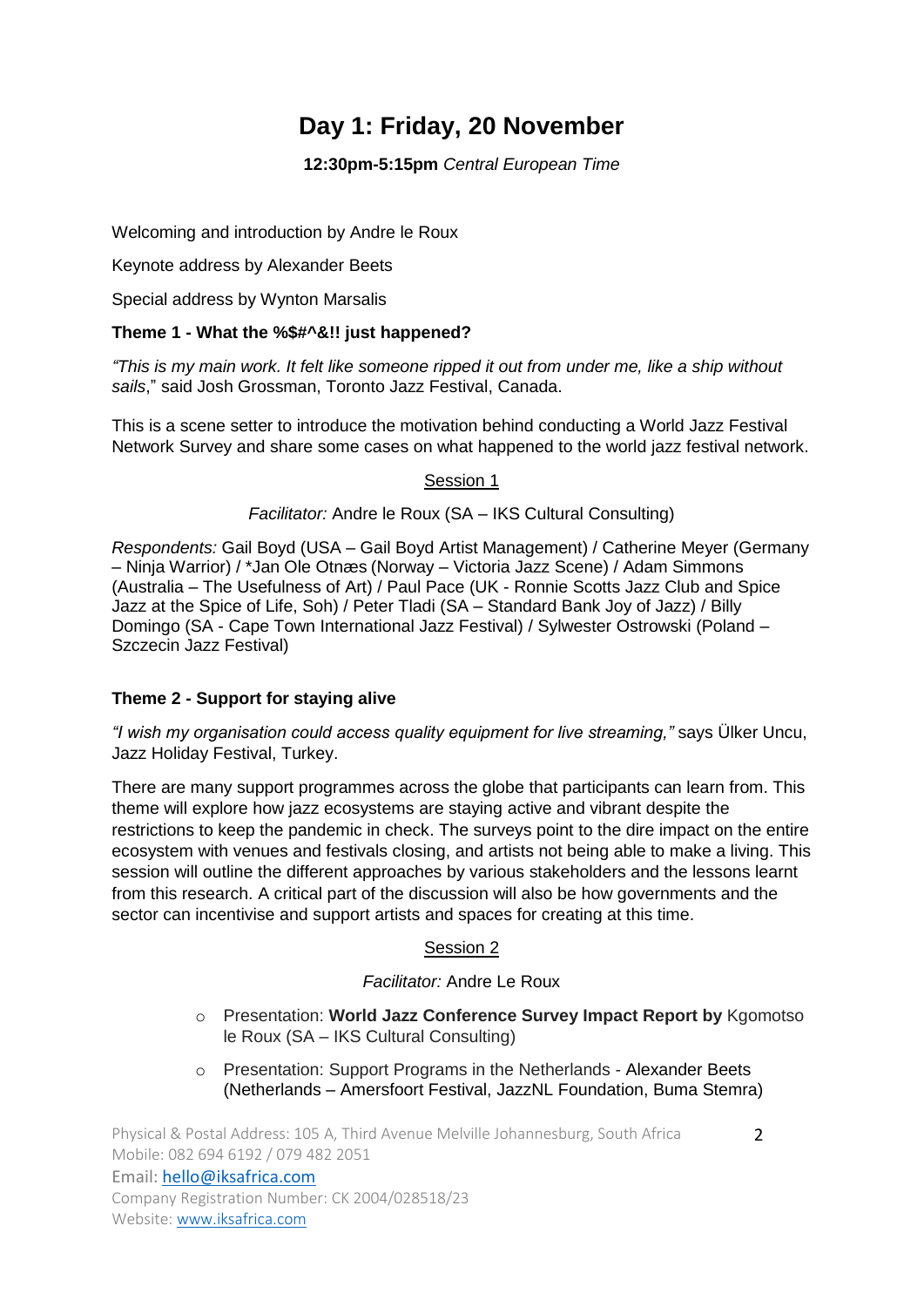$\circ$  Presentation: How music cities can support the world jazz sector to thrive by Dr. Shain Shapiro (UK – Sound Diplomacy)

Respondents: \*Jan Ole Otnæs (Norway – Victoria Jazz Scene, Jazz Club in Oslo) / Adam Simmons / Paul Pace / \*Duangpong Ponshak (Thailand – Huahin Jazz Festival) / Sylwester Ostrowski (Poland – Szczecin Jazz Festival) / \*Mahesh Babu (India - Banyan Tree – Mumbai) / Bradley Williams (SA -The Artivist, Johannesburg) / Aymeric Péguillan (SA - Urban Sessions: Pegs Music Project) Rashid Lombard (SA) / \*Josh Grossman (Canada - Toronto Jazz Festival) / Jason Orlain (USA - Jazz Lincoln Center)

Music by international music laureates

Session 3:

*Facilitator*: Andre Le Roux – South Africa

- o Presentation: **International Jazz Musician Survey (COVID-19 Edition) by Jazz Fuel** – A musician's perspective - Arlette Hovinga / Ellister Van Der Molen (Netherlands - JazzNL Foundation)
- $\circ$  Presentation: Musicians survey and lobbying parliament by The Usefulness of Art – TUA - Adam Simmons, jazz musician and festival organiser
- o Presentation: Mahesh Babu Sustaining the Folk Heritage of India

*Respondents:* \*Phillip Woolever (Germany / USA – All About Jazz) / \*Anita Verheggen (Netherlands – JazzNL Foundation, Sena Performers and Kunstenbond) / Germaine Gamiet (SA – Pro Helvetia Johannesburg, Swiss Arts Council) / Mahesh Babu / Cyriel Pluimakers (Netherlands) / Magdalena Fijalkovska (Poland – Polish Radio) / \*Raul Da Gama (Canada – Jazz Global Media) / Violet Maila (SA – Music in Africa Foundation) / James French (SA - SAMRO Foundation)

Music by international music laureates

#### **Theme 3 - Live streaming and new modes of operation**

*"I regret having initially offered free live streaming of club events. This has led to diminishing returns and further undermined the club's ability to earn some form of income,"* said Paul Pace, Ronnie Scotts Jazz Club and Spice Jazz at the Spice of Life, Soho, UK.

Streaming hybrid business models that benefit musicians, venues and festivals will be explored for their viability.

#### Session 4:

#### *Facilitator:* Gwen Ansell

- $\circ$  Introduction by Erika Dennis (SA/France French Embassy, French Institute in South Africa)
- o Presentation: Digital Futures? Live Streaming in South Africa by Gwen Ansell (SA)
- o Presentation: Earning capacity of musicians online Alexander Beets / Michel Peek Armada (Netherlands – JazzNL Foundation)

Physical & Postal Address: 105 A, Third Avenue Melville Johannesburg, South Africa Mobile: 082 694 6192 / 079 482 2051

Company Registration Number: CK 2004/028518/23 Website: [www.iksafrica.com](http://www.iksafrica.com/)